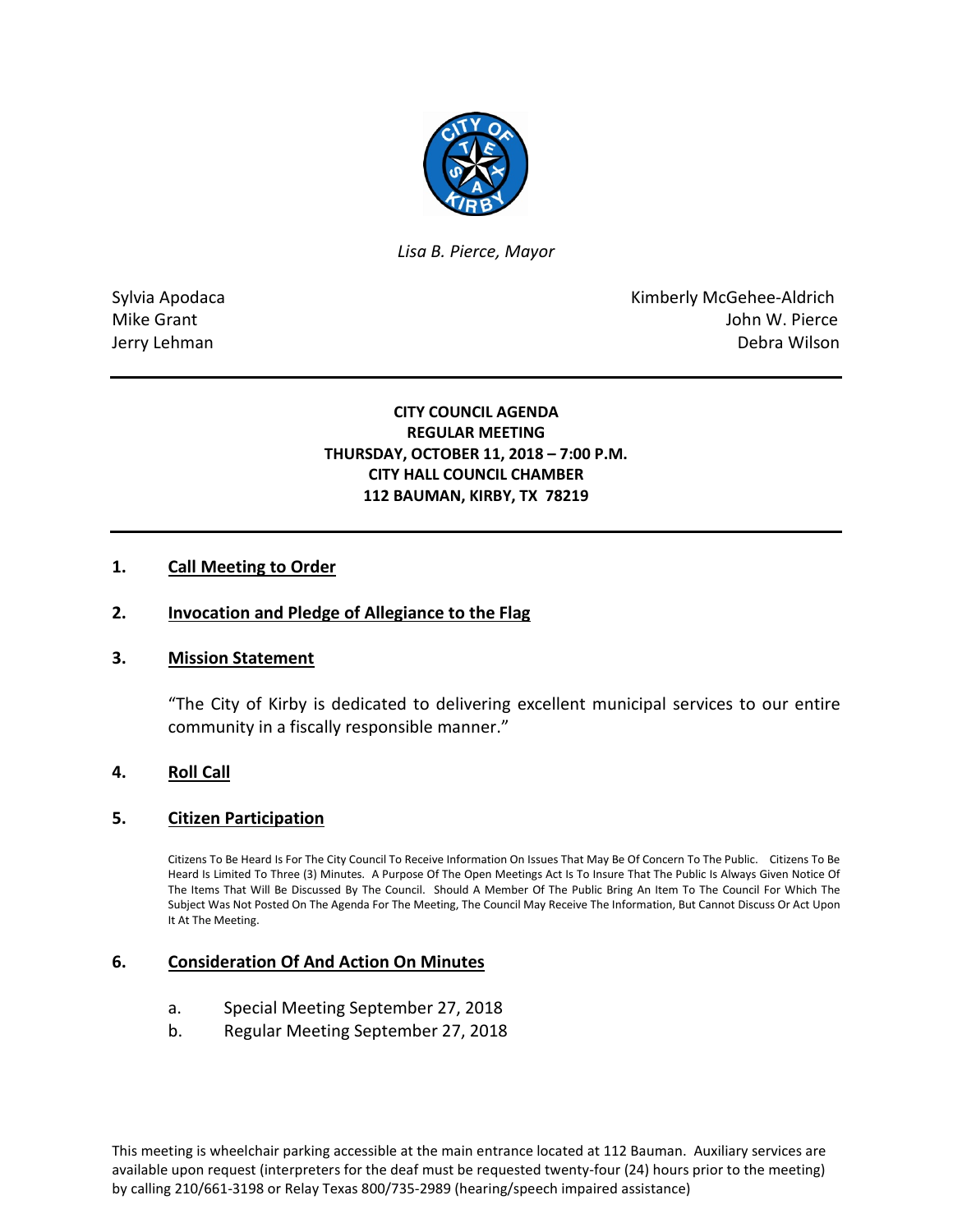## **7. Presentations**

a. Proclamation Recognizing Fire Prevention Week October 7-13, 2018

## **8. Discussion And Possible Action**

- a. Update, Discussion And Possible Action On Binz Engleman Road Reconstruction Project
- b. Discussion And Possible Action To Change The Date Of The November 22, 2018 Regular Council Meeting To November 29, 2018
- c. Discussion And Possible Action On Entering Into A Community Development Block Grant Program Intergovernmental Cooperative Agreement With Bexar County
- d. Discussion And Possible Action On An Ordinance Repealing Ordinance No. O-2013-743 And Adopting New Sections 50.10 Through 50.20 Of The Code Ordinances Including A Revision To Sewer Service Charges And Providing For A Penalty. This Is The Second Reading
- e. Discussion And Possible Action On An Amendment To The Interlocal Agreement Between Bexar County Emergency Services District No. 11 And The City Of Kirby For Fire Protection And First Responder Emergency Medical Services

## **9. Requests and Announcements**

a. Requests By Mayor And Council Members For Items To Be Placed On Future City Council Agendas And Announcements On City Events/Community Interests

\_\_\_\_\_\_\_\_\_\_\_\_\_\_\_\_\_\_\_\_\_\_\_\_\_\_\_

# **10. Adjournment**

 Monique L. Vernon City Manager

Patty Cox, TRMC City Secretary

\_\_\_\_\_\_\_\_\_\_\_\_\_\_\_\_\_\_\_\_\_\_

The City Council reserves the right to adjourn into executive session at any time to discuss any of the matters listed on this agenda if authorized by Texas Government Code Section 551.071, Consultation with Attorney, Texas

This meeting is wheelchair parking accessible at the main entrance located at 112 Bauman. Auxiliary services are available upon request (interpreters for the deaf must be requested twenty-four (24) hours prior to the meeting) by calling 210/661-3198 or Relay Texas 800/735-2989 (hearing/speech impaired assistance)